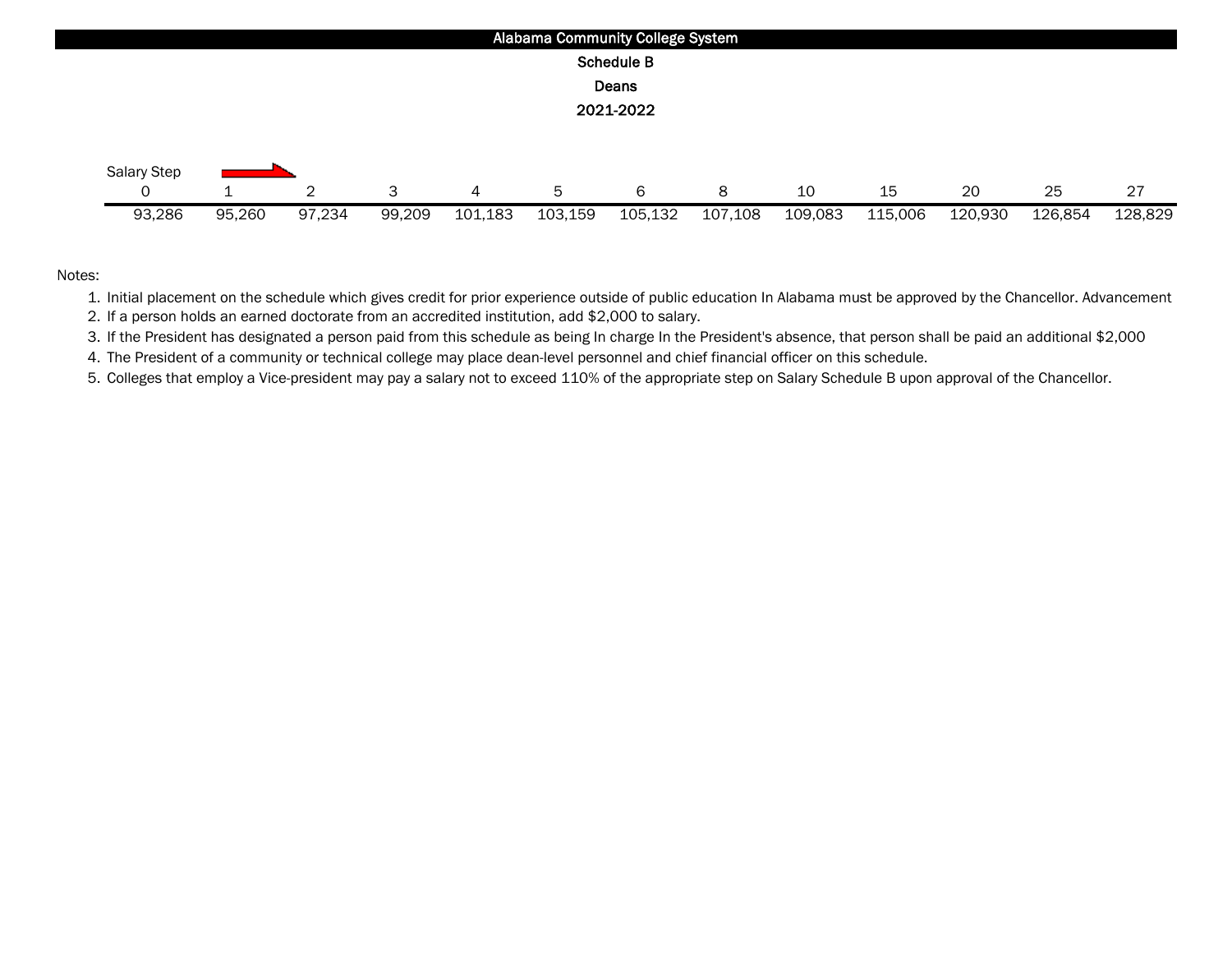

1. Initial placement on the schedule which gives credit for prior experience outside of public education in Alabama must be approved by the Chancellor. Advancement

2. Individuals will be placed on the appropriate schedule~ based upon their level of responsibility at the institution.

3. If a person holds an earned doctorate from an accredited institution, add \$2,000 to salary.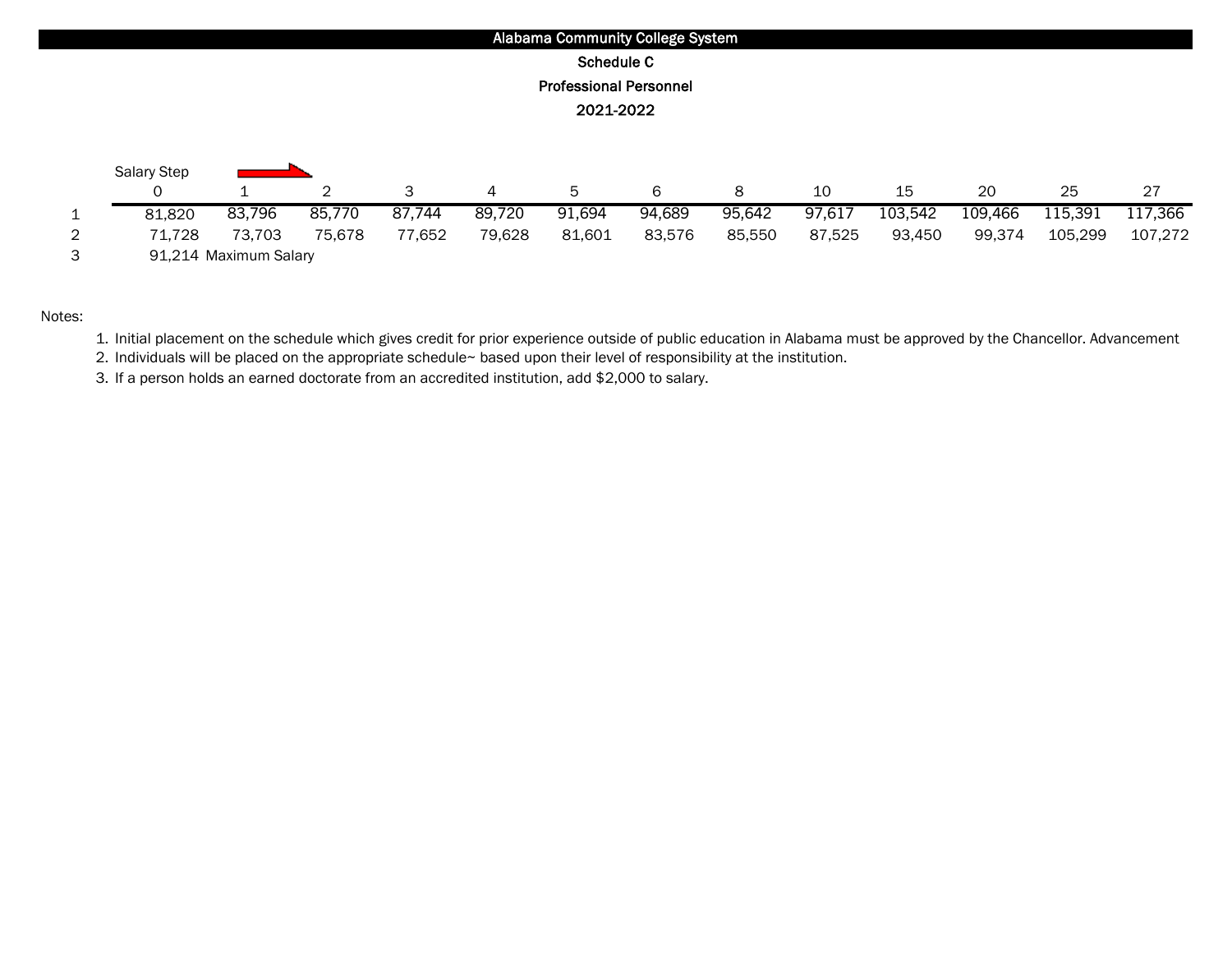# Schedule D-1

# Full-time Instructors, Counselors and Librarians

2021-2022

|               |          | <b>Salary Step</b> |        |        |        |        |        |        |        |        |        |         |         |         |
|---------------|----------|--------------------|--------|--------|--------|--------|--------|--------|--------|--------|--------|---------|---------|---------|
| Rank          |          | 0                  |        | 2      | 3      | 4      | 5      | 6      | 8      | 10     | 15     | 20      | 25      | 27      |
| IV            | 9-Month  | 57,034             | 58,544 | 60,051 | 61,560 | 63,070 | 64,578 | 66,088 | 67,596 | 69,105 | 73,632 | 78,159  | 82,685  | 84,194  |
|               | Summer   | 17,610             | 18,078 | 18,546 | 19,015 | 19,483 | 19,951 | 20,418 | 20,888 | 21,356 | 22,760 | 24,166  | 25,569  | 26,039  |
|               | 12 Month | 74.644             | 76,621 | 78,598 | 80,575 | 82,553 | 84,529 | 86,506 | 88,483 | 90,461 | 96,393 | 102,324 | 108,255 | 110,232 |
| Ш             | 9-Month  | 51,343             | 52,853 | 54,362 | 55,871 | 57,380 | 58,889 | 60,396 | 61,905 | 63,414 | 67,337 | 71,260  | 75,184  | 76,693  |
|               | Summer   | 15,849             | 16,317 | 16,786 | 17,254 | 17,721 | 18,190 | 18,659 | 19,128 | 19,596 | 20,813 | 22,030  | 23,249  | 23,716  |
|               | 12 Month | 67,193             | 69,170 | 71,148 | 73,124 | 75,102 | 77,077 | 79,055 | 81,034 | 83,011 | 88,150 | 93,290  | 98,433  | 100,409 |
| $\mathbf{II}$ | 9-Month  | 47,201             | 48,710 | 50,219 | 51,728 | 53,236 | 54,744 | 56,253 | 57,763 | 59,272 | 62,289 | 65,308  | 68,325  | 69,833  |
|               | Summer   | 14,569             | 15,039 | 15,508 | 15,974 | 16,443 | 16,912 | 17,380 | 17,848 | 18,317 | 19,254 | 20,189  | 21,126  | 21,594  |
|               | 12 Month | 61,771             | 63,749 | 65,726 | 67,703 | 69,679 | 71,656 | 73,634 | 75,611 | 77,589 | 81,543 | 85,496  | 89,451  | 91,429  |
| IA            | 9-Month  | 43,058             | 44,566 | 46,075 | 47,584 | 49,094 | 50,601 | 52,111 | 53,620 | 55,129 | 58,147 | 61,164  | 64,181  | 65,690  |
|               | Summer   | 13,293             | 13,762 | 14,230 | 14,698 | 15,166 | 15,637 | 16,104 | 16,572 | 17,041 | 17,976 | 18,913  | 19,848  | 20,317  |
|               | 12 Month | 56,351             | 58,328 | 60,305 | 62,283 | 64,260 | 66,238 | 68,215 | 70,192 | 72,169 | 76,123 | 80,078  | 84,031  | 86,007  |
| IB            | 9-Month  | 38,916             | 40,425 | 41,933 | 43,443 | 44,952 | 46,460 | 47,970 | 49,478 | 50,988 | 54,004 | 57,022  | 60,039  | 61,549  |
|               | Summer   | 12,015             | 12,485 | 12,952 | 13,421 | 13,889 | 14,358 | 14,826 | 15,295 | 15,762 | 16,699 | 17,635  | 18,571  | 19,041  |
|               | 12 Month | 50,932             | 52,909 | 54,886 | 56,864 | 58,842 | 60,818 | 62,795 | 64,772 | 66,750 | 70,703 | 74,657  | 78,610  | 80,590  |
| IC            | 9-Month  | 38,916             | 40,425 | 41,933 | 43,443 | 44,952 | 46,460 | 47,970 | 49,478 | 50,988 | 54,004 | 57,022  | 60,039  | 61,549  |
|               | Summer   | 12,015             | 12,485 | 12,952 | 13,421 | 13,889 | 14,358 | 14,826 | 15,295 | 15,762 | 16,699 | 17,635  | 18,571  | 19,041  |
|               | 12 Month | 50,932             | 52,909 | 54,886 | 56,864 | 58,842 | 60,818 | 62,795 | 64,772 | 66,750 | 70,703 | 74,657  | 78,610  | 80,590  |

1. Initial placement on the schedule which gives credit for prior experience outside of public education in Alabama must be approved by the Chancellor. Advancement in steps after the initial placement will be based on years completed in the position.

2. A department or division chairperson shall be paid an additional \$400 per month provided that the department or division includes a minimum of three full -time faculty members, with the Chairperson being counted as one of the three (see Policy 606.05).

3. A full-time head librarian shall be paid an additional S400 per month provided that only one person at each institution is designated as head librarian (see policy Number

4. Schedule 01 is to be used to compensate full-time instructors at colleges using a 175-54 calendar.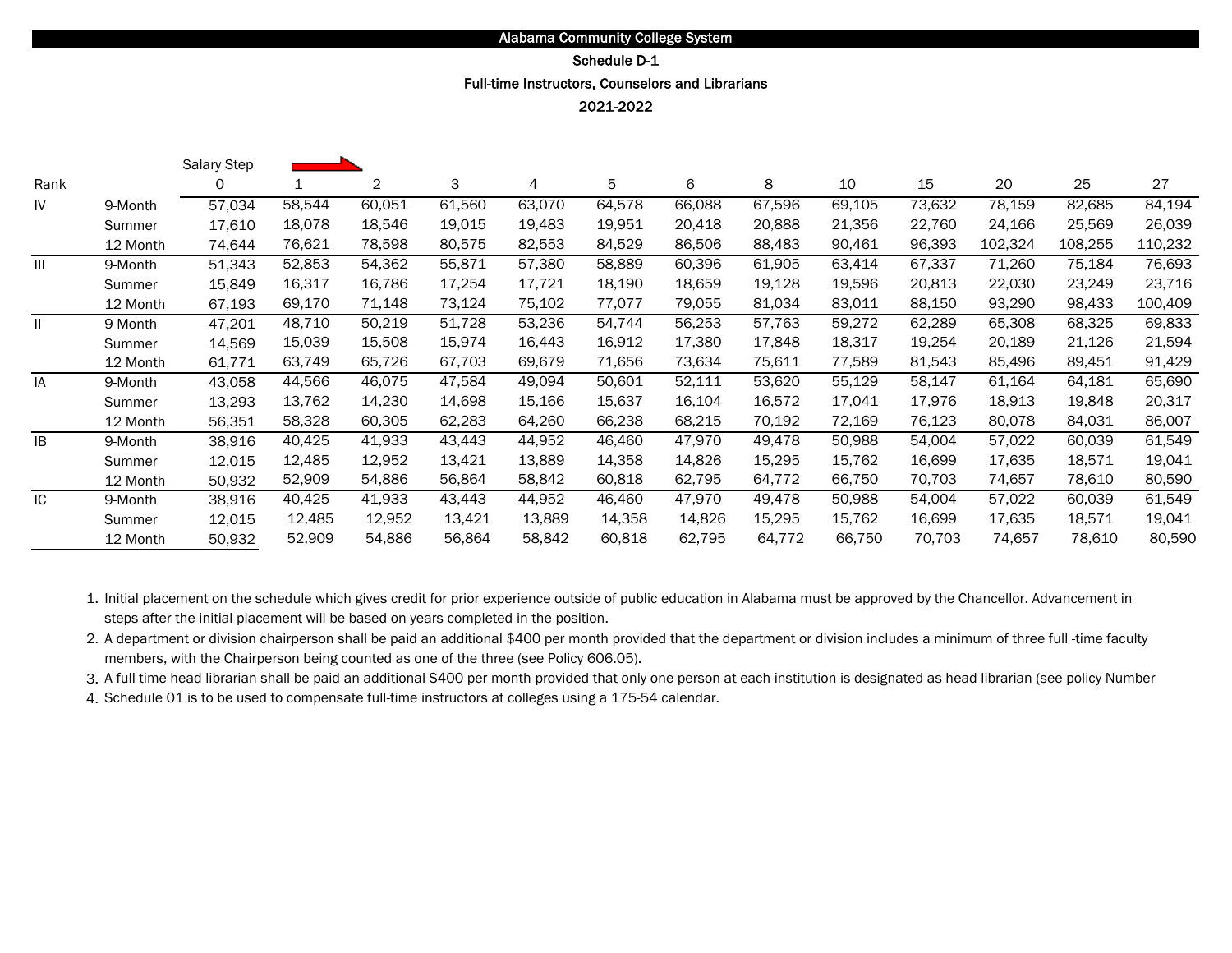# Schedule D-2

Full-time Instructors, Counselors and Librarians

2021-2022

|               |          | Salary Step |        |        |        |        |        |        |        |        |        |         |         |         |
|---------------|----------|-------------|--------|--------|--------|--------|--------|--------|--------|--------|--------|---------|---------|---------|
| Rank          |          | 0           | 1      | 2      | 3      | 4      | 5      | 6      | 8      | 10     | 15     | 20      | 25      | 27      |
| IV            | 9-Month  | 53,774      | 55,195 | 56,619 | 58,040 | 59,460 | 60,883 | 62,305 | 63,726 | 65,148 | 69,413 | 73,678  | 77,943  | 79,366  |
|               | Summer   | 20,866      | 21,421 | 21,974 | 22,528 | 23,082 | 23,635 | 24,191 | 24,745 | 25,300 | 26,963 | 28,624  | 30,286  | 30,841  |
|               | 12 Month | 74.639      | 76,616 | 78,593 | 80,568 | 82,542 | 84,519 | 86,498 | 88,472 | 90,449 | 96,376 | 102,304 | 108,229 | 110,207 |
| Ш             | 9-Month  | 48,408      | 49,831 | 51,252 | 52,673 | 54,097 | 55,517 | 56,938 | 58,360 | 59,783 | 63,479 | 67,175  | 70,872  | 72,293  |
|               | Summer   | 18,783      | 19,338 | 19,892 | 20,446 | 21,001 | 21,555 | 22,109 | 22,663 | 23,216 | 24,659 | 26,099  | 27,538  | 28,093  |
|               | 12 Month | 67,192      | 69,169 | 71,144 | 73,119 | 75,098 | 77,071 | 79,047 | 81,023 | 83,000 | 88,136 | 93,274  | 98,411  | 100,385 |
| $\mathbf{II}$ | 9-Month  | 44,504      | 45,928 | 47,348 | 48,769 | 50,192 | 51,614 | 53,035 | 54,456 | 55,880 | 58,721 | 61,567  | 64,409  | 65,831  |
|               | Summer   | 17,267      | 17,821 | 18,376 | 18,930 | 19,484 | 20,039 | 20,591 | 21,146 | 21,701 | 22,809 | 23,918  | 25,026  | 25,581  |
|               | 12 Month | 61.772      | 63,749 | 65,725 | 67,699 | 69,675 | 71,653 | 73,626 | 75,602 | 77.580 | 81,531 | 85,484  | 89,434  | 91,411  |
| IA            | 9-Month  | 40,599      | 42,020 | 43,443 | 44,866 | 46,286 | 47,708 | 49,130 | 50,551 | 51,973 | 54,816 | 57,661  | 60,502  | 61,925  |
|               | Summer   | 15,752      | 16,308 | 16,863 | 17,417 | 17,971 | 18,525 | 19,079 | 19,632 | 20,187 | 21,296 | 22,403  | 23,513  | 24,065  |
|               | 12 Month | 56,351      | 58,328 | 60,305 | 62,281 | 64,257 | 66,233 | 68,209 | 70,183 | 72,160 | 76,111 | 80,064  | 84,015  | 85,990  |
| IB            | 9-Month  | 36,693      | 38,113 | 39,535 | 40,958 | 42,379 | 43,801 | 45,223 | 46,645 | 48,065 | 50,910 | 53,753  | 56,596  | 58,019  |
|               | Summer   | 14,239      | 14,793 | 15,348 | 15,902 | 16,455 | 17,010 | 17,563 | 18,118 | 18,671 | 19,781 | 20,889  | 21,997  | 22,552  |
|               | 12 Month | 50,932      | 52,906 | 54,882 | 56,860 | 58,834 | 60,810 | 62,787 | 64,763 | 66,737 | 70,691 | 74,642  | 78,594  | 80,571  |
| IC            | 9-Month  | 36,693      | 38,113 | 39,535 | 40,958 | 42,379 | 43,801 | 45,223 | 46,645 | 48,065 | 50,910 | 53,753  | 56,596  | 58,019  |
|               | Summer   | 14,239      | 14,793 | 15,348 | 15,902 | 16,455 | 17,010 | 17,563 | 18,118 | 18,671 | 19,781 | 20,889  | 21,997  | 22,552  |
|               | 12 Month | 50,932      | 52,906 | 54,882 | 56,860 | 58,834 | 60,810 | 62,787 | 64,763 | 66,737 | 70,691 | 74,642  | 78,594  | 80,571  |

1. Initial placement on the schedule which gives credit for prior experience outside of public education in Alabama must be approved by the Chancellor. Advancement in steps after the Initial placement will be based on years completed in the position.

2. A department or division chairperson shall be paid an additional \$400 per month provided that the department or division includes a minimum of three full-lime faculty members, with the Chairperson being counted as one of the three (see Policy 606.05).

3. A full-time head librarian shall be paid an additional \$400 per month provided that only one person at each institution is designated as head librarian (see policy Number

4. Schedule D2 ls to be used to compensate full-time Instructors al colleges using a 165-64 calendar.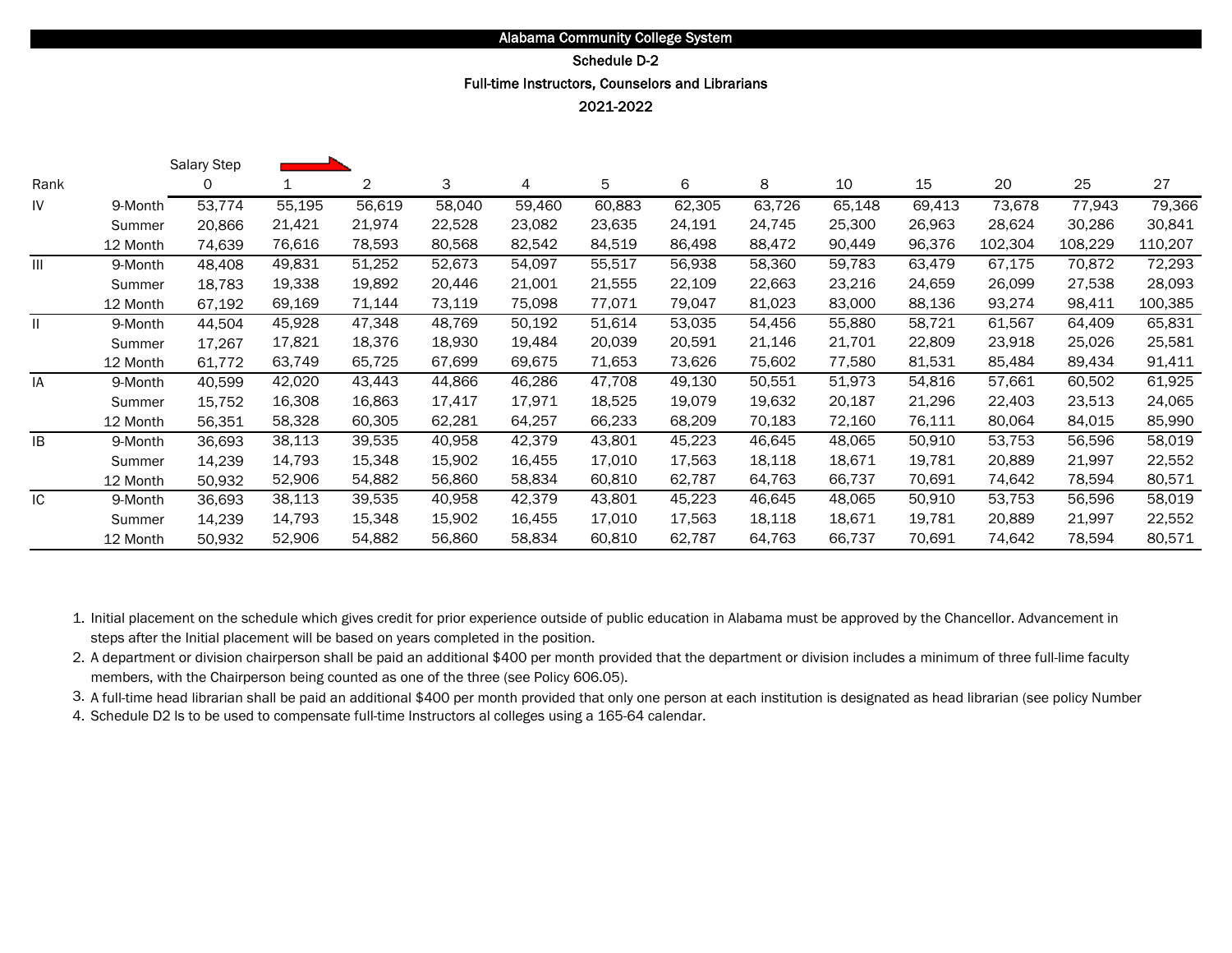# 2021-2022 Full-Time Adult Education Teachers Schedule D-3

|      |          | <b>Salary Step</b> |        |        |        |        |        |        |        |        |        |        |        |        |
|------|----------|--------------------|--------|--------|--------|--------|--------|--------|--------|--------|--------|--------|--------|--------|
| Rank |          |                    |        |        |        |        | 5      | 6      |        | 10     | 15     | 20     | 25     | 27     |
|      | 9-Month  | 27,987             | 28,835 | 29,684 | 30,532 | 31,380 | 32,228 | 33,077 | 33,924 | 34.773 | 36.469 | 38,165 | 39,862 | 40,709 |
|      | 3-Month  | 9,329              | 9,611  | 9,895  | 10,178 | 10,460 | 10,743 | 11,026 | 11,308 | 11,591 | 12,156 | 12,722 | 13,288 | 13,57C |
|      | 12 Month | 37.318             | 38.448 | 39.579 | 40,709 | 41.841 | 42.971 | 44.103 | 45,233 | 46.364 | 48.626 | 50.888 | 53.149 | 54.279 |
|      | 9-Month  | 20,355             | 21,204 | 22,050 | 22,899 | 23,747 | 24,595 | 25,443 | 26,292 | 27,139 | 28,835 | 30,532 | 32,228 | 33,077 |
|      | 3-Month  | 6.785              | 7,069  | 7.350  | 7.634  | 7,915  | 8,199  | 8.481  | 8.764  | 9.046  | 9,611  | 10,178 | 10.743 | 11,026 |
|      | 12 Month | 27,139             | 28.271 | 29.402 | 30,533 | 31,663 | 32,795 | 33,924 | 35,056 | 36.186 | 38,448 | 40.709 | 42,971 | 44.103 |

#### Notes:

1. Rank II is used for teachers with an earned master's degree or higher.

2. Rank I is used for teachers with an earned bachelor's degree. NOTE: Teachers employed on or before June 30, 2008, are not affected by the degree requirements of Ranks I and II. On or after July 1, 2008, teachers employed in adult

3. The contract year for Schedule 0·3 employees Is 229 days. The 0-3 employees are entitled to S personal days per year and 1 day of sick leave per month, cumulative.

4. Initial placement on the schedule which gives credit for prior experience outside of public education in Alabama must be approved by the Chancellor. Advancement in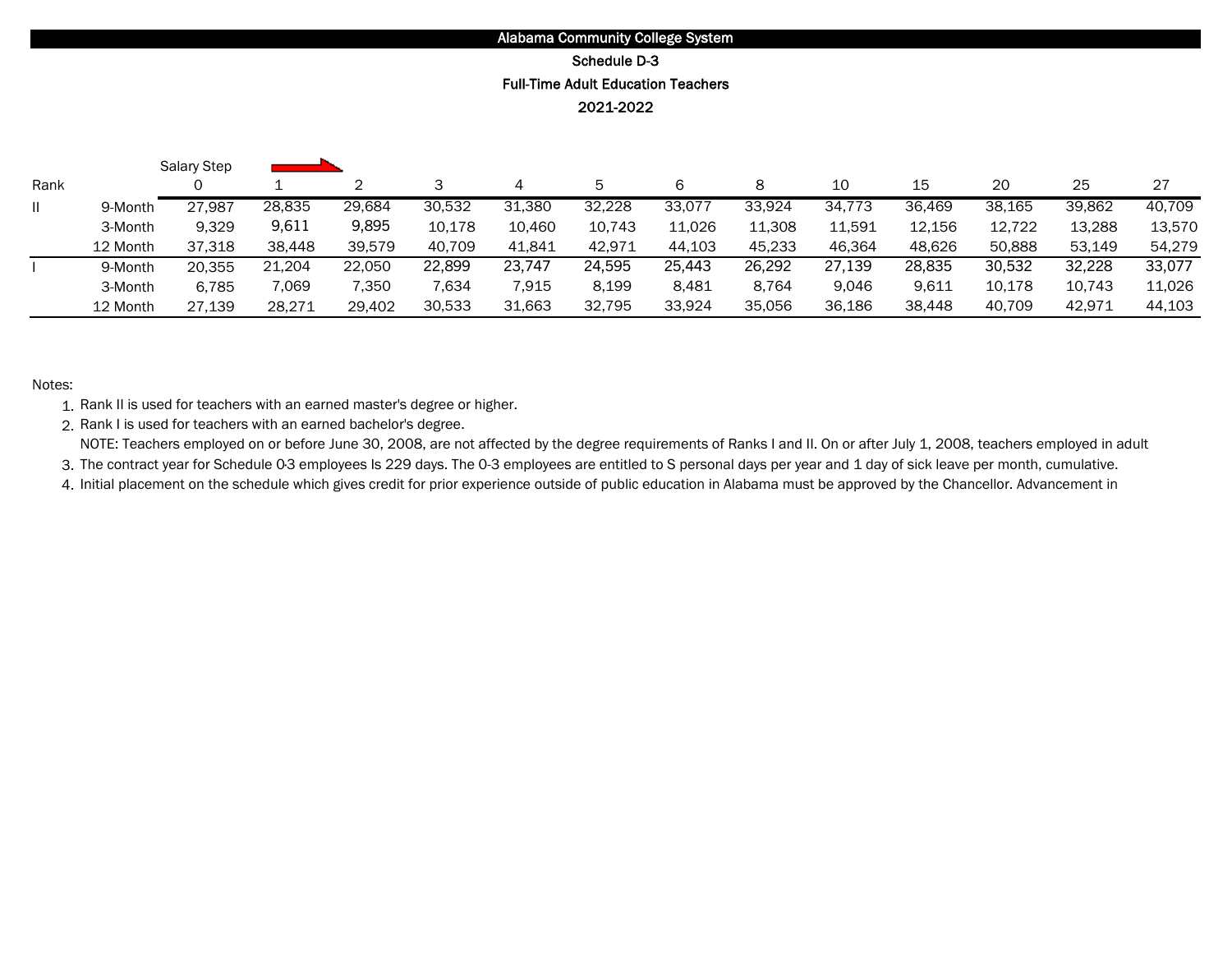#### Schedule E1 to E5

### Full-Time Support Personnel 40 Hours Per Week

2021-2022

| Salary         |       | Salary Step |        |        |        |        |        |        |        |        |        |        |        |        |
|----------------|-------|-------------|--------|--------|--------|--------|--------|--------|--------|--------|--------|--------|--------|--------|
| Schedule       | Grade |             |        | 2      | 3      | 4      | 5      | 6      | 8      | 10     | 15     | 20     | 25     | 27     |
| E1             | 01    | 51,884      | 52,895 | 53,906 | 54.917 | 55,926 | 56.936 | 57,946 | 58,957 | 59,967 | 61,987 | 64,009 | 66,030 | 67,038 |
| E1             | 02    | 46,838      | 47,848 | 48,858 | 49,869 | 50,881 | 51,889 | 52,899 | 53,911 | 54,921 | 56,940 | 58,962 | 60,982 | 61,993 |
| E <sub>2</sub> | 02    | 46,838      | 47,848 | 48,858 | 49,869 | 50,881 | 51,889 | 52,899 | 53,911 | 54,921 | 56,940 | 58,962 | 60,982 | 61,993 |
| E <sub>2</sub> | 03    | 41.792      | 42,802 | 43,813 | 44,824 | 45,834 | 46.844 | 47,854 | 48,865 | 49,875 | 51,896 | 53,916 | 55,937 | 56,947 |
| E <sub>3</sub> | 03    | 41,792      | 42,802 | 43,813 | 44,824 | 45,834 | 46,844 | 47,854 | 48,865 | 49,875 | 51,896 | 53,916 | 55,937 | 56,947 |
| E <sub>3</sub> | 04    | 36,745      | 37.754 | 38,765 | 39.776 | 40.787 | 41,796 | 42,805 | 43.816 | 44.827 | 46,847 | 48,869 | 50,889 | 51,900 |
| E3             | 05    | 31.698      | 32,708 | 33,719 | 34,730 | 35.741 | 36.751 | 37.761 | 38.770 | 39,781 | 41,802 | 43,822 | 45,844 | 46,854 |
| E4             | 05    | 31,698      | 32,708 | 33,719 | 34,730 | 35,741 | 36,751 | 37,761 | 38,770 | 39,781 | 41,802 | 43,822 | 45,844 | 46,854 |
| E4             | 06    | 26,651      | 27,660 | 28,671 | 29,681 | 30,693 | 31.702 | 32,713 | 33.723 | 34,734 | 36.754 | 38,775 | 40,795 | 41,806 |
| E <sub>5</sub> | 06    | 26,651      | 27,660 | 28,671 | 29,681 | 30,693 | 31.702 | 32,713 | 33,723 | 34,734 | 36,754 | 38,775 | 40,795 | 41,806 |
| E <sub>5</sub> | 07    | 25,644      | 26.655 | 27.664 | 28.674 | 29.685 | 30.696 | 31.707 | 32.717 | 33.726 | 35.747 | 37.768 | 39.788 | 40,798 |

#### Notes:

1. Initial placement on tile appropriate schedule will be determined by the President based upon Salary Schedule Guidelines Issued by the Chancellor. Advancement within a level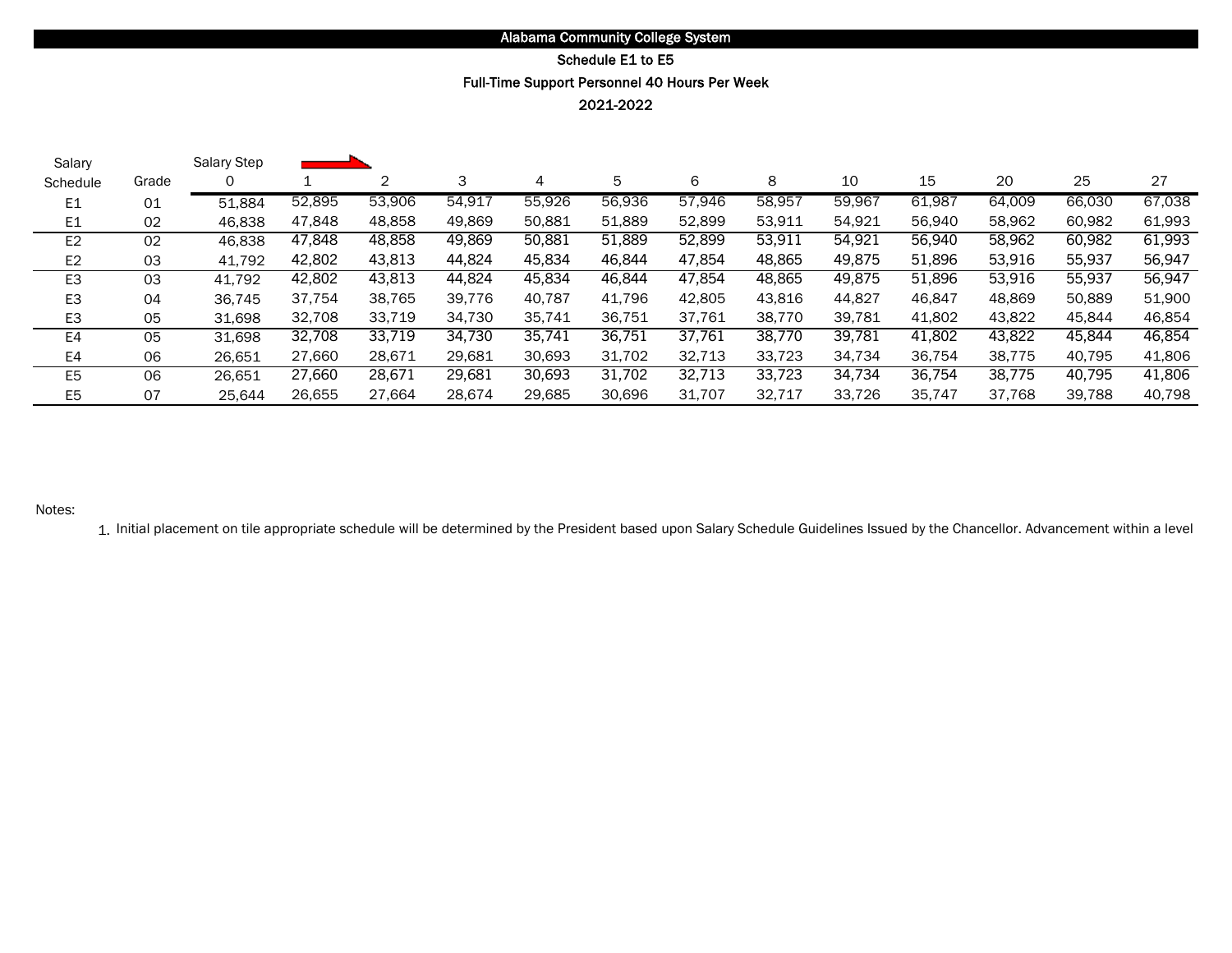## Part-Time Support Personnel 20-24 Hours Per Week Schedule H20

2021-2022

ь

| Salary | Salary Step |        |        |        |        |        |        |        |        |        |        |        |        |
|--------|-------------|--------|--------|--------|--------|--------|--------|--------|--------|--------|--------|--------|--------|
| Rank   | 0           | 1      | 2      | 3      | 4      | 5      | 6      | 8      | 10     | 15     | 20     | 25     | 27     |
| 01     | 20,917      | 21,174 | 21,432 | 21,690 | 21,948 | 22,205 | 22,464 | 22,721 | 22,978 | 23,494 | 24,009 | 24,526 | 24,784 |
| 02     | 20.414      | 20,671 | 20,929 | 21,187 | 21,447 | 21,704 | 21,962 | 22,219 | 22,477 | 22,992 | 23,508 | 24,023 | 24,281 |
| 03     | 19,910      | 20,167 | 20,427 | 20,685 | 20,941 | 21,198 | 21,456 | 21,714 | 21,971 | 22,487 | 23,003 | 23,519 | 23,777 |
| 04     | 19,406      | 19,664 | 19,921 | 20,179 | 20,437 | 20,694 | 20,952 | 21,210 | 21,467 | 21,983 | 22,498 | 23,013 | 23,270 |
| 05     | 18,901      | 19,157 | 19,415 | 19,673 | 19,931 | 20,188 | 20,446 | 20,704 | 20,961 | 21,478 | 21,992 | 22,508 | 22,764 |
| 06     | 18,396      | 18,653 | 18,911 | 19,169 | 19,427 | 19,684 | 19,942 | 20,200 | 20,456 | 20,972 | 21,487 | 22,003 | 22,260 |
| 07     | 17,891      | 18,148 | 18,406 | 18,664 | 18,921 | 19,179 | 19,437 | 19,695 | 19,952 | 20,468 | 20,982 | 21,499 | 21,757 |
| 08     | 17,386      | 17,644 | 17,902 | 18,160 | 18,415 | 18,674 | 18,932 | 19,190 | 19,447 | 19,963 | 20,479 | 20,996 | 21,252 |
| 09     | 16,881      | 17,137 | 17,395 | 17,653 | 17,911 | 18,169 | 18,427 | 18,685 | 18,942 | 19,458 | 19,972 | 20,489 | 20,746 |
| 10     | 16,377      | 16,633 | 16,892 | 17,150 | 17,407 | 17,665 | 17,923 | 18,182 | 18,439 | 18,955 | 19,470 | 19,986 | 20,242 |
| 11     | 15,870      | 16,129 | 16,387 | 16,645 | 16,902 | 17,160 | 17,418 | 17,675 | 17,932 | 18,449 | 18,964 | 19,480 | 19,737 |
| 12     | 15,367      | 15,625 | 15,883 | 16,142 | 16,399 | 16,657 | 16,915 | 17,171 | 17,430 | 17,946 | 18,460 | 18,976 | 19,233 |
| 13     | 14,862      | 15,120 | 15,379 | 15,637 | 15,892 | 16,150 | 16,408 | 16,666 | 16,924 | 17,440 | 17,955 | 18,470 | 18,727 |
| 14     | 14,358      | 14,617 | 14,875 | 15,132 | 15,389 | 15,647 | 15,906 | 16,163 | 16,421 | 16,936 | 17,451 | 17,966 | 18,224 |
| 15     | 13,852      | 14,110 | 14,368 | 14,625 | 14,883 | 15,142 | 15,400 | 15,657 | 15,915 | 16,431 | 16,945 | 17,460 | 17,718 |
| 16     | 13,347      | 13,606 | 13,864 | 14,123 | 14,380 | 14,638 | 14,895 | 15,152 | 15,410 | 15,924 | 16,441 | 16,956 | 17,215 |
| 17     | 12,843      | 13,102 | 13,361 | 13,619 | 13,876 | 14,134 | 14,392 | 14,648 | 14,906 | 15,423 | 15,938 | 16,453 | 16,711 |
| 18     | 12,341      | 12,599 | 12,857 | 13,115 | 13,371 | 13,628 | 13,886 | 14,143 | 14.401 | 14,919 | 15,434 | 15,949 | 16,207 |
| 19     | 11,835      | 12,093 | 12,350 | 12,607 | 12,865 | 13,123 | 13,381 | 13,638 | 13,898 | 14,412 | 14,928 | 15,442 | 15,700 |
| 20     | 11.330      | 11,587 | 11,845 | 12,102 | 12,360 | 12,618 | 12,876 | 13,135 | 13,393 | 13,908 | 14,423 | 14,937 | 15,196 |
| 21     | 10,824      | 11,082 | 11,340 | 11,597 | 11,855 | 12,114 | 12,371 | 12,629 | 12,887 | 13,401 | 13,917 | 14,433 | 14,691 |
| 22     | 10,319      | 10,577 | 10,835 | 11,093 | 11,352 | 11,610 | 11,866 | 12,124 | 12,382 | 12,897 | 13,412 | 13,928 | 14,186 |
| 23     | 9,815       | 10,074 | 10,332 | 10,589 | 10,846 | 11,104 | 11,361 | 11,619 | 11,877 | 12,392 | 12,909 | 13,424 | 13,681 |
| 24     | 9,311       | 9,569  | 9,827  | 10,084 | 10,342 | 10,600 | 10,857 | 11,115 | 11,372 | 11,888 | 12,404 | 12,918 | 13,176 |
| 25     | 8.804       | 9,064  | 9,321  | 9,579  | 9,837  | 10,095 | 10,352 | 10,610 | 10,868 | 11,384 | 11,899 | 12,413 | 12,671 |
| 26     | 8,557       | 8,814  | 9,072  | 9,330  | 9,586  | 9,844  | 10,101 | 10,359 | 10,617 | 11,133 | 11,648 | 12,165 | 12,422 |

- 1. Rank placement of positions shall be based on level of required training, level and extent of duties and responsibilities, and prevailing salaries for similar positions in the geographic area.
- 2. Initial placement on the appropriate schedule will be determined by the President. Advancement in steps after the initial placement will be based on years completed in the position.
- 3. Salaries shown on this schedule are base salaries for a 20-hour work week. Compensation for hours worked above 20 hours per week shall be computed by dividing the base by 1040, and then multiplying that hourly rate by the hours worked in the work week.
- 4. For purposes of the Fair Labor Standards Act, the "normal" work week is forty (40) hours per week. Any employee, regardless of hours worked, who is covered by the Fair Labor Standards Act may become eligible for overtime benefits mandated by the Act only for hours worked beyond forty (40) hours per week.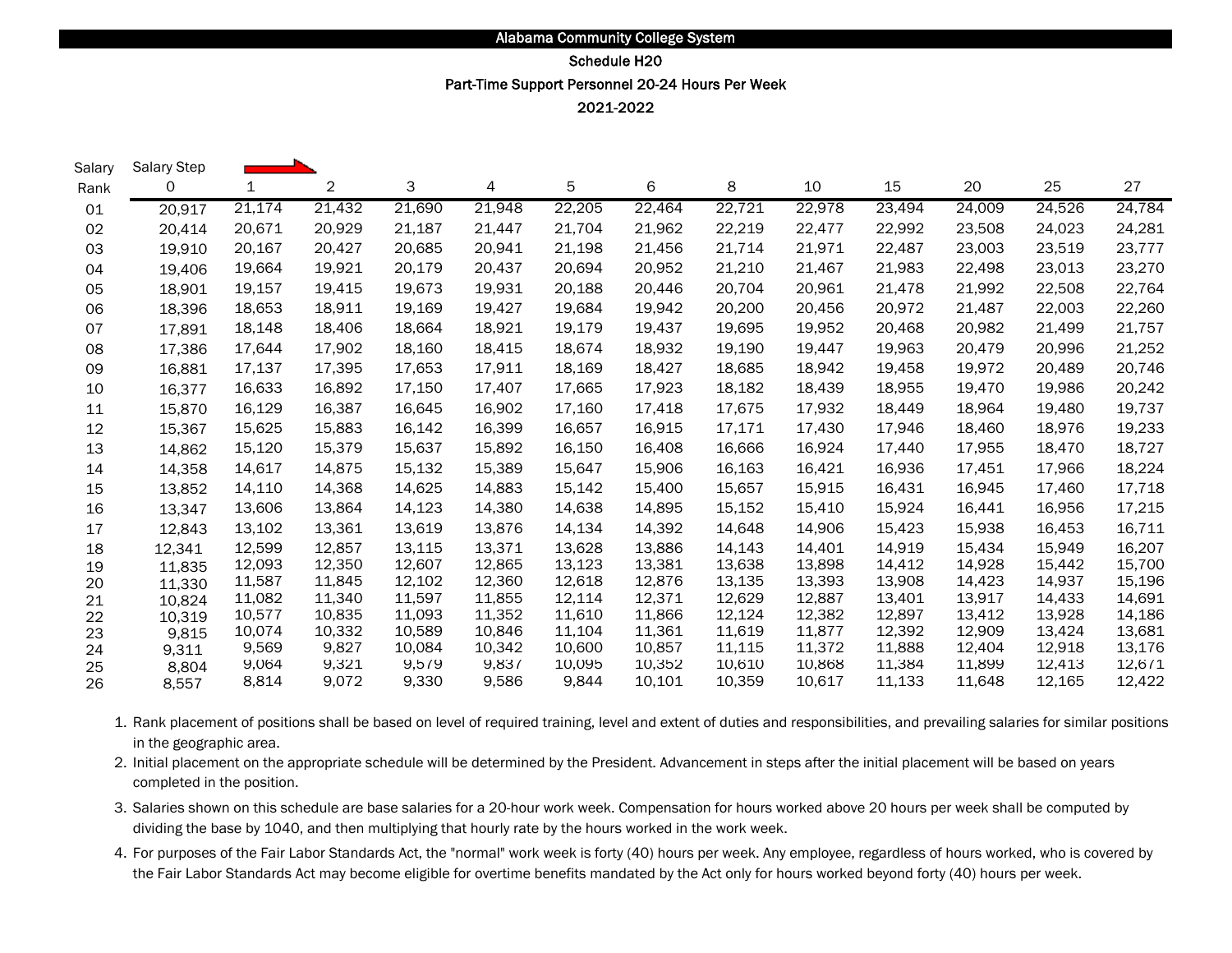## Part-Time Support Personnel 25-29 Hours Per Week Schedule H25

2021-2022

|      | Salary Step |        |        |         |        |         |          |         |        |         |        |        |        |
|------|-------------|--------|--------|---------|--------|---------|----------|---------|--------|---------|--------|--------|--------|
| Rank | 0           | 1      | 2      | 3       | 4      | 5       | 6        | 8       | 10     | 15      | 20     | 25     | 27     |
| 01   | 26,151      | 26,469 | 26,788 | 27,105  | 27,425 | 27,742  | 28,060   | 28,379  | 28,697 | 29,333  | 29,970 | 30,607 | 30,924 |
| 02   | 25,520      | 25,839 | 26,156 | 26,476  | 26,793 | 27,111  | 27,430   | 27.748  | 28,066 | 28,703  | 29,339 | 29,975 | 30,295 |
| 03   | 24.888      | 25,208 | 25,527 | 25,843  | 26,163 | 26,481  | 26,797   | 27,116  | 27,434 | 28,070  | 28,707 | 29,345 | 29,662 |
| 04   | 24,259      | 24,577 | 24,895 | 25,214  | 25,532 | 25,849  | 26,169   | 26,486  | 26,805 | 27,442  | 28,078 | 28,714 | 29,033 |
| 05   | 23,626      | 23,945 | 24,263 | 24.580  | 24,898 | 25,217  | 25,535   | 25.854  | 26,172 | 26,808  | 27,445 | 28.082 | 28,400 |
| 06   | 22,992      | 23,312 | 23,629 | 23,948  | 24,266 | 24,584  | 24,903   | 25,221  | 25,538 | 26,175  | 26,811 | 27,448 | 27,765 |
| 07   | 22,361      | 22,679 | 22,997 | 23,316  | 23,633 | 23,953  | 24,271   | 24,589  | 24,907 | 25,544  | 26,180 | 26,817 | 27,135 |
| 08   | 21,730      | 22,048 | 22,366 | 22,684  | 23,003 | 23,320  | 23,640   | 23,957  | 24,275 | 24,911  | 25,548 | 26,184 | 26,502 |
| 09   | 21,099      | 21,417 | 21,735 | 22,053  | 22,371 | 22,691  | 23,008   | 23,325  | 23,645 | 24,281  | 24,918 | 25,554 | 25,872 |
| 10   | 20,466      | 20,784 | 21,102 | 21,421  | 21,739 | 22,056  | 22,374   | 22,694  | 23,011 | 23,648  | 24,284 | 24,922 | 25,239 |
| 11   | 19,837      | 20,154 | 20,472 | 20,791  | 21,109 | 21,428  | 21,745   | 22,063  | 22,383 | 23,018  | 23,656 | 24,291 | 24,611 |
| 12   | 19,203      | 19,522 | 19,840 | 20,157  | 20,477 | 20,795  | 21,112   | 21,431  | 21,748 | 22,386  | 23,021 | 23.659 | 23,976 |
| 13   | 18,574      | 18,891 | 19,211 | 19,529  | 19,846 | 20,165  | 20,484   | 20,801  | 21,120 | 21,757  | 22,392 | 23,030 | 23,348 |
| 14   | 17,938      | 18,257 | 18,575 | 18,892  | 19,212 | 19,530  | 19.847   | 20,166  | 20,485 | 21,121  | 21,758 | 22,394 | 22,711 |
| 15   | 17,308      | 17,628 | 17,946 | 18,264  | 18,581 | 18,901  | 19,219   | 19,536  | 19,855 | 20,491  | 21,127 | 21,764 | 22,083 |
| 16   | 16,677      | 16,995 | 17,313 | 17,632  | 17,950 | 18,268  | 18,585   | 18,906  | 19,223 | 19,859  | 20,496 | 21,133 | 21,451 |
| 17   | 16,046      | 16,365 | 16,683 | 17,001  | 17,320 | 17,638  | 17,956   | 18,273  | 18,594 | 19,228  | 19,866 | 20,501 | 20,819 |
| 18   | 15,413      | 15,731 | 16.051 | 16.368  | 16.686 | 17,005  | 17,323   | 17.642  | 17,959 | 18,597  | 19,232 | 19.869 | 20,187 |
| 19   | 14,784      | 15,102 | 15,420 | 15,741  | 16,057 | 16,375  | 16,695   | 17,012  | 17,330 | 17,966  | 18,603 | 19,239 | 19,557 |
| 20   | 14.150      | 14,469 | 14,786 | 15,104  | 15,423 | 15, 742 | 16,059   | 16,3/7  | 16,696 | 17,333  | 17,969 | 18,605 | 18,923 |
| 21   | 13.519      | 13,837 | 14,156 | 14, 4/4 | 14,792 | 15,109  | 15,430   | 15, 747 | 16,064 | 16,701  | 17,338 | 1/9/4  | 18,293 |
| 22   | 12,888      | 13,206 | 13,523 | 13,842  | 14,161 | 14,479  | 14, / 96 | 15,115  | 15,434 | 16,069  | 16,706 | 17.342 | 17,661 |
| 23   | 12,257      | 12,5/6 | 12,893 | 13,211  | 13.530 | 13,848  | 14,16/   | 14,484  | 14,802 | 15,439  | 16.0/6 | 16, 12 | 17,030 |
| 24   | 11.622      | 11,941 | 12,259 | 12,5/8  | 12,896 | 13,213  | 13.532   | 13,850  | 14,169 | 14,805  | 15,441 | 16,078 | 16,39/ |
| 25   | 10.996      | 11,314 | 11,631 | 11,950  | 12,269 | 12,586  | 12,905   | 13,223  | 13,541 | 14, 1// | 14,814 | 15,451 | 15,769 |
| 26   | 10,679      | 10,997 | 11,315 | 11,632  | 11,951 | 12,270  | 12,587   | 12,907  | 13,224 | 13,861  | 14,497 | 15,133 | 15,452 |

- 1. Rank placement or positions shall be based on level or required training, level and extent or duties and responsibilities, and prevailing salaries for similar positions in the geographic area.
- 2. Initial placement on the appropriate schedule will be determined by the President. Advancement in steps after the initial placement will be based on years completed in the position.
- 3. Salaries shown on this schedule are base salaries for a 25-hour work week. Compensation for hours worked above 25 hours per week shall be computed by dividing the base by 1300, and then multiplying that hourly rate by the hours worked in the work week.
- 4. For purposes of the Fair Labor Standards Act, the 'normal" work week is forty (40) hours per week. Any employee, regardless or hours worked, who is covered by the Fair Labor Standards Act may become eligible for overtime benefits mandated by the Act only for hours worked beyond forty (40) hours per week.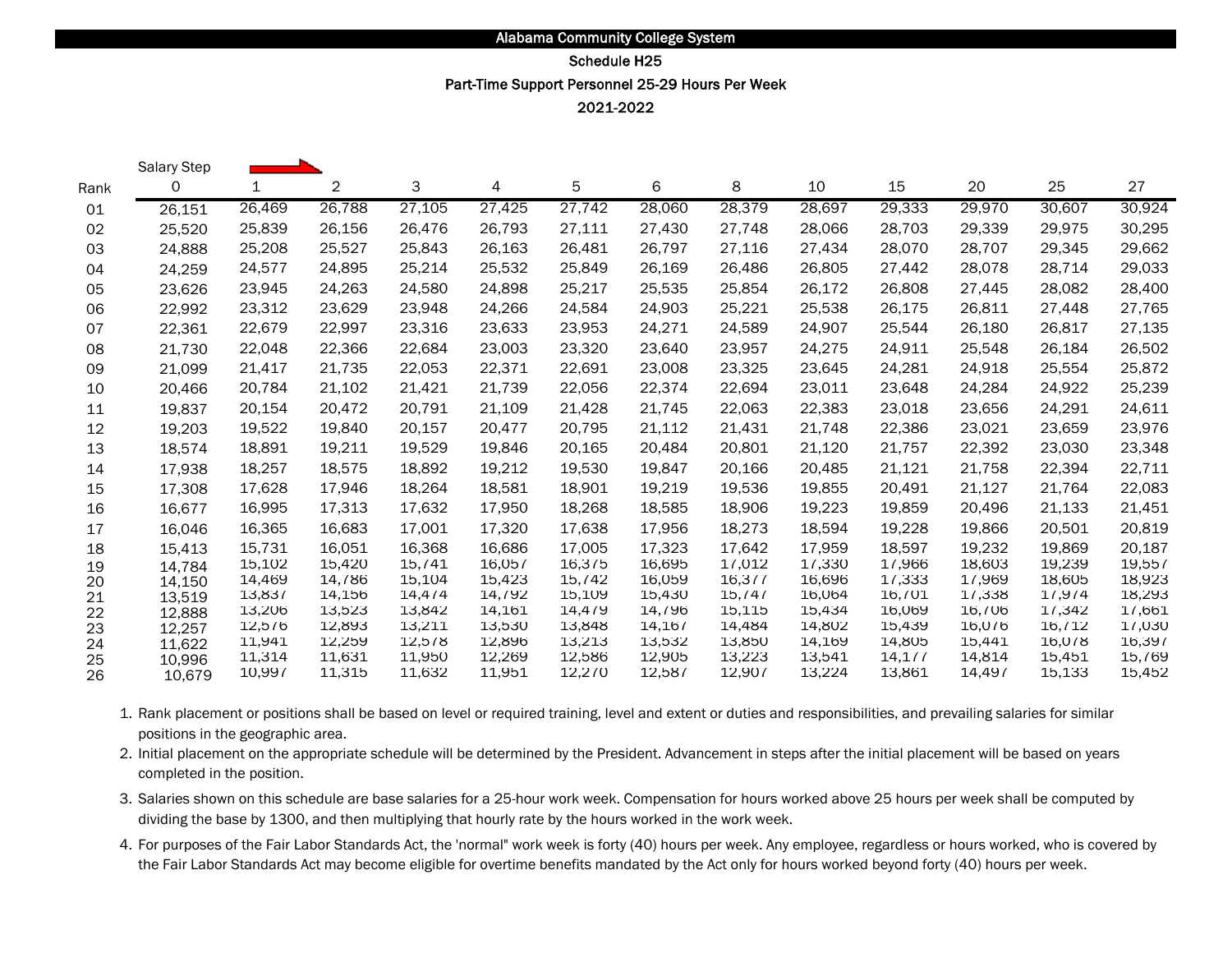### Part-Time Support Personnel 30-34 Hours Per Week Schedule H30

2021-2022

|          | Salary Step      |                  |                  |                  |                  |                  |                  |                  |                  |                  |                  |                  |                  |
|----------|------------------|------------------|------------------|------------------|------------------|------------------|------------------|------------------|------------------|------------------|------------------|------------------|------------------|
| Rank     | 0                | 1                | $\overline{2}$   | 3                | 4                | 5                | 6                | 8                | 10               | 15               | 20               | 25               | 27               |
| 01       | 31,402           | 31,786           | 32,170           | 32,551           | 32,936           | 33,320           | 33,704           | 34,087           | 34,471           | 35,238           | 36,006           | 36,772           | 37,156           |
| 02       | 30,645           | 31,027           | 31,410           | 31,794           | 32,178           | 32,562           | 32,944           | 33,329           | 33,711           | 34,480           | 35,246           | 36,013           | 36,397           |
| 03       | 29,884           | 30,267           | 30,651           | 31,035           | 31,418           | 31,802           | 32,185           | 32,569           | 32,953           | 33,719           | 34,486           | 35,254           | 35,638           |
| 04       | 29,127           | 29,512           | 29,893           | 30,279           | 30,662           | 31,046           | 31,429           | 31,812           | 32,196           | 32,963           | 33,730           | 34,497           | 34,881           |
| 05       | 28,370           | 28,753           | 29,138           | 29,521           | 29,905           | 30,287           | 30,671           | 31,056           | 31,438           | 32,204           | 32,973           | 33,740           | 34,124           |
| 06       | 27,609           | 27,993           | 28,376           | 28,759           | 29,143           | 29,526           | 29,910           | 30,295           | 30,678           | 31,445           | 32,213           | 32,980           | 33,362           |
| 07       | 26,850           | 27,235           | 27,619           | 28,003           | 28,386           | 28,769           | 29,153           | 29,537           | 29,920           | 30,687           | 31,455           | 32,222           | 32,604           |
| 08       | 26,091           | 26,474           | 26,859           | 27,241           | 27,625           | 28,008           | 28,393           | 28,776           | 29,158           | 29,926           | 30,694           | 31,460           | 31,843           |
| 09       | 25,335           | 25,718           | 26,101           | 26,485           | 26,868           | 27,253           | 27,636           | 28,019           | 28,403           | 29,171           | 29,937           | 30,704           | 31,089           |
| 10       | 24,576           | 24,959           | 25,343           | 25,726           | 26,111           | 26,493           | 26,877           | 27,261           | 27,644           | 28,411           | 29,178           | 29,945           | 30,330           |
| 11       | 23,815           | 24,197           | 24,582           | 24,965           | 25,350           | 25,733           | 26,116           | 26,499           | 26,883           | 27,651           | 28,417           | 29,183           | 29,569           |
| 12       | 23,057           | 23,441           | 23,824           | 24,208           | 24,591           | 24,975           | 25,358           | 25,743           | 26,125           | 26,892           | 27,659           | 28,428           | 28,810           |
| 13       | 22,299           | 22,682           | 23,065           | 23,449           | 23,833           | 24,217           | 24,600           | 24,983           | 25,367           | 26,133           | 26,901           | 27,669           | 28,052           |
| 14       | 21,540           | 21,925           | 22,308           | 22,693           | 23,075           | 23,459           | 23,841           | 24,227           | 24,611           | 25,377           | 26,144           | 26,912           | 27,294           |
| 15       | 20,782           | 21,167           | 21,550           | 21,933           | 22,316           | 22,700           | 23,084           | 23,468           | 23,851           | 24,618           | 25,386           | 26,152           | 26,536           |
| 16       | 20,022           | 20,406           | 20,790           | 21,173           | 21,558           | 21,939           | 22,325           | 22,707           | 23,092           | 23,859           | 24,626           | 25,392           | 25,776           |
| 17       | 19,262           | 19,648           | 20,032           | 20,414           | 20,798           | 21,181           | 21,566           | 21,949           | 22,332           | 23,099           | 23,867           | 24,633           | 25,017           |
| 18       | 18,507           | 18,889           | 19,274           | 19,656           | 20.041           | 20,424           | 20,808           | 21,192           | 21,575           | 22,342           | 23,108           | 23,876           | 24,261           |
| 19       | 17.749           | 18,133           | 18,516           | 18,901           | 19,283           | 19,668           | 20,050           | 20,435           | 20,817           | 21,585           | 22,352           | 23,119           | 23,502           |
| 20       | 16,990           | 17,373           | 17,756           | 18,140           | 18,523           | 18,908           | 19,290           | 19,674           | 20,056           | 20,825           | 21,591           | 22,359           | 22,743           |
| 21       | 16,230           | 16,614           | 16,997           | 17,382           | 17,764           | 18,148           | 18,532           | 18,915           | 19,300           | 20,066           | 20,834           | 21,602           | 21,984           |
| 22       | 15,471           | 15,856           | 16,237           | 16,623           | 17,006           | 17,390           | 17,774           | 18,156           | 18,541           | 19,308           | 20,075           | 20,842           | 21,225           |
| 23       | 14,713           | 15,097           | 15,483           | 15,865           | 16,250           | 16,631           | 17,016           | 17,399           | 17.784           | 18,550           | 19,317           | 20.084           | 20,468           |
| 24       | 13,955           | 14,340<br>13,579 | 14,724<br>13,964 | 15,106<br>14,346 | 15,490<br>14,730 | 15,873<br>15,114 | 16,258<br>15,497 | 16,642<br>15,881 | 17,024<br>16,264 | 17,791<br>17,031 | 18,559<br>17,799 | 19,326<br>18,566 | 19,708<br>18,950 |
| 25<br>26 | 13,195<br>12,817 | 13,202           | 13,584           | 13,968           | 14,351           | 14,735           | 15,119           | 15,502           | 15,885           | 16,653           | 17,421           | 18,187           | 18,570           |
|          |                  |                  |                  |                  |                  |                  |                  |                  |                  |                  |                  |                  |                  |

1. Rank placement of positions shall be based on level of required training, level and extent or duties and responsibilities, and prevailing salaries for similar positions in the geographic area.

2. Initial placement on the appropriate schedule will be determined by the President. Advancement in steps after the initial placement will be based on years completed in the position.

3. Salaries shown on this schedule are base salaries for a 30-hour work week. Compensation for hours worked above 30 hours per week shall be computed by dividing the base by 1560, and then multiplying that hourly rate by the hours worked in the work week.

4. For purposes of the Fair Labor Standards Act, the "normal" work week is forty (40) hours per week. Any employee, regardless or hours worked, who is covered by the Fair Labor Standards Act may become eligible for overtime benefits mandated by the Act only for hours worked beyond forty (40) hours per week.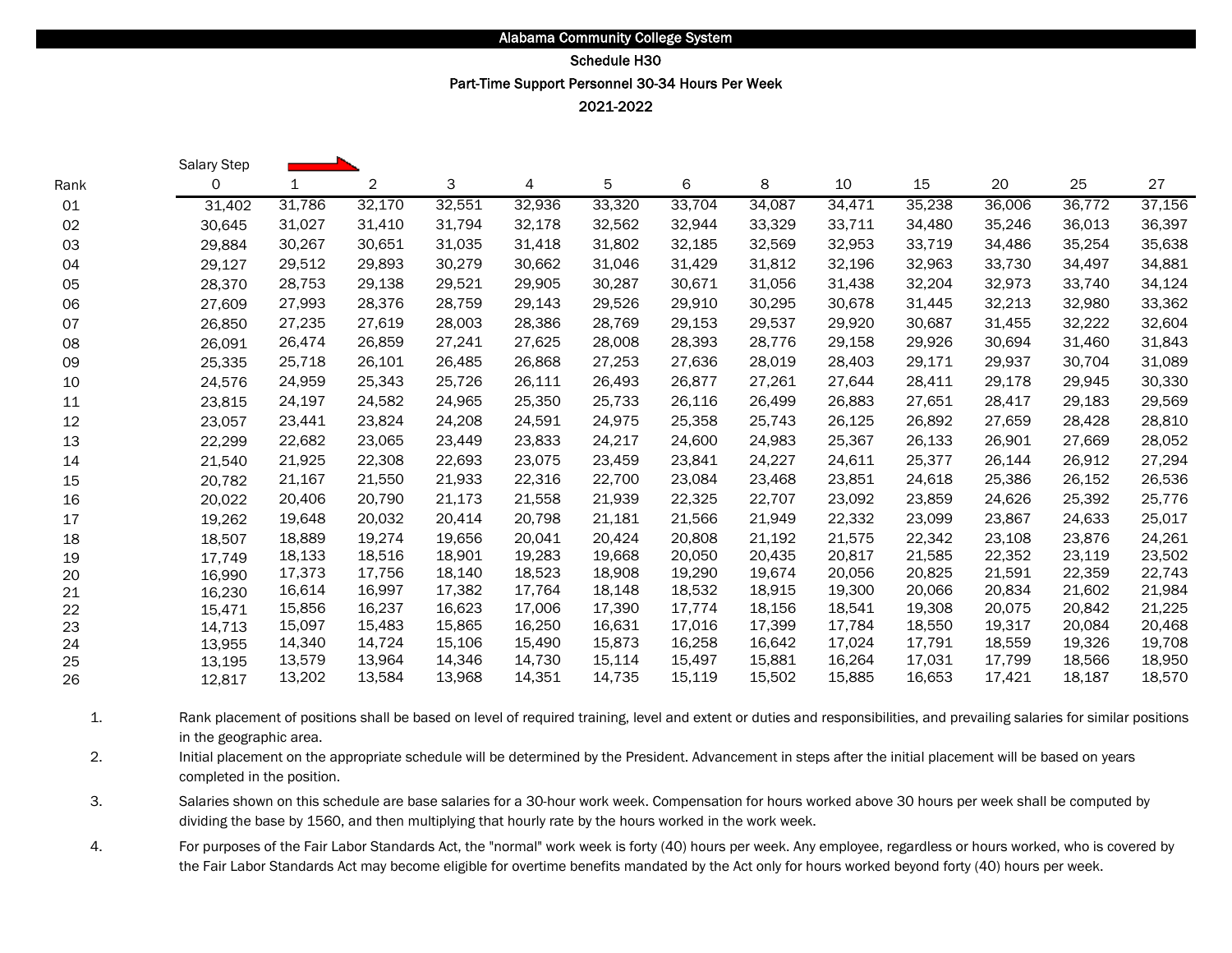# Schedule H35

Part-Time Support Personnel 35-39 Hours Per Week

2021-2022

|      | Salary Step |        |                |        |        |        |        |        |        |        |        |        |        |
|------|-------------|--------|----------------|--------|--------|--------|--------|--------|--------|--------|--------|--------|--------|
| Rank | 0           | 1      | $\overline{2}$ | 3      | 4      | 5      | 6      | 8      | 10     | 15     | 20     | 25     | 27     |
| 01   | 36,648      | 37,095 | 37,543         | 37,992 | 38,439 | 38,886 | 39,333 | 39,781 | 40,229 | 41,125 | 42,019 | 42,915 | 43,363 |
| 02   | 35,760      | 36,209 | 36,657         | 37,104 | 37,550 | 37,999 | 38,447 | 38,895 | 39,343 | 40,237 | 41,134 | 42,028 | 42,476 |
| 03   | 34,877      | 35,325 | 35,770         | 36,219 | 36,667 | 37,114 | 37,563 | 38,010 | 38,457 | 39,354 | 40,248 | 41,143 | 41,591 |
| 04   | 33,988      | 34,437 | 34,884         | 35,332 | 35,781 | 36,227 | 36,675 | 37,124 | 37,572 | 38,465 | 39,361 | 40,257 | 40,705 |
| 05   | 33,104      | 33,552 | 34,001         | 34,448 | 34,895 | 35,344 | 35,792 | 36,239 | 36,686 | 37,581 | 38,477 | 39,373 | 39,822 |
| 06   | 32,221      | 32,669 | 33,115         | 33,564 | 34,011 | 34,459 | 34,906 | 35,354 | 35,801 | 36,698 | 37,593 | 38,488 | 38,935 |
| 07   | 31,334      | 31,782 | 32,230         | 32,677 | 33,126 | 33,573 | 34,020 | 34,469 | 34,917 | 35,811 | 36,707 | 37,602 | 38,050 |
| 08   | 30,449      | 30,896 | 31,345         | 31,792 | 32,239 | 32,688 | 33,135 | 33,582 | 34,030 | 34,926 | 35,821 | 36,716 | 37,165 |
| 09   | 29,561      | 30,008 | 30,455         | 30,904 | 31,352 | 31,800 | 32,247 | 32,694 | 33,142 | 34,037 | 34,933 | 35,829 | 36,276 |
| 10   | 28,676      | 29,125 | 29,573         | 30,021 | 30,469 | 30,917 | 31,363 | 31,810 | 32,259 | 33,154 | 34,050 | 34,945 | 35,394 |
| 11   | 27,791      | 28,240 | 28,689         | 29,136 | 29,581 | 30,029 | 30,478 | 30,925 | 31,373 | 32,269 | 33,165 | 34,059 | 34,507 |
| 12   | 26,907      | 27,353 | 27,800         | 28,249 | 28,697 | 29,144 | 29,592 | 30,041 | 30,488 | 31,383 | 32,278 | 33,173 | 33,621 |
| 13   | 26,018      | 26,467 | 26,915         | 27,363 | 27,810 | 28,259 | 28,705 | 29,153 | 29,600 | 30,496 | 31,392 | 32,286 | 32,735 |
| 14   | 25,136      | 25,584 | 26,032         | 26,479 | 26,926 | 27,374 | 27,823 | 28,269 | 28,717 | 29,613 | 30,507 | 31,404 | 31,852 |
| 15   | 24,248      | 24,696 | 25,143         | 25,591 | 26,039 | 26,486 | 26,934 | 27,383 | 27,829 | 28,724 | 29,621 | 30,515 | 30,963 |
| 16   | 23,364      | 23,813 | 24,261         | 24,707 | 25,155 | 25,603 | 26,050 | 26,498 | 26,946 | 27,842 | 28,739 | 29,631 | 30,080 |
| 17   | 22,477      | 22,925 | 23,372         | 23,821 | 24,268 | 24,716 | 25,164 | 25,612 | 26,060 | 26,954 | 27,849 | 28,746 | 29,193 |
| 18   | 21,594      | 22,042 | 22,490         | 22,937 | 23,386 | 23,833 | 24,281 | 24,729 | 25,176 | 26,070 | 26,967 | 27,863 | 28,309 |
| 19   | 20,709      | 21,156 | 21,605         | 22,052 | 22,499 | 22,948 | 23,395 | 23,841 | 24,289 | 25,186 | 26,081 | 26,976 | 27,425 |
| 20   | 19,822      | 20,269 | 20,717         | 21,165 | 21,612 | 22,060 | 22,508 | 22,956 | 23,403 | 24,299 | 25,194 | 26,090 | 26,537 |
| 21   | 18,936      | 19,384 | 19,831         | 20,279 | 20,727 | 21,174 | 21,622 | 22,070 | 22,519 | 23,413 | 24,309 | 25,204 | 25,651 |
| 22   | 18,049      | 18,497 | 18,945         | 19,393 | 19,841 | 20,290 | 20,738 | 21,184 | 21,631 | 22,527 | 23,423 | 24,318 | 24,766 |
| 23   | 17,166      | 17,613 | 18,061         | 18,510 | 18,958 | 19,404 | 19,851 | 20,299 | 20,747 | 21,643 | 22,538 | 23,435 | 23,882 |
| 24   | 16,279      | 16,728 | 17,176         | 17,621 | 18,068 | 18,517 | 18,965 | 19,413 | 19,861 | 20,756 | 21,652 | 22,546 | 22,994 |
| 25   | 15,396      | 15,842 | 16,289         | 16,737 | 17,185 | 17,633 | 18,082 | 18,528 | 18,976 | 19,872 | 20,766 | 21,662 | 22,110 |
| 26   | 14,955      | 15,403 | 15,851         | 16,300 | 16,745 | 17,193 | 17,642 | 18,090 | 18,536 | 19,432 | 20,327 | 21,223 | 21,671 |

1. Rank placement of positions shall be based on level of required training, level and extent of duties and responsibilities, and prevailing salaries for similar positions in the

2. Initial placement on the appropriate schedule will be determined by the President. Advancement in steps after the initial placement will be based or years completed in the position.

3. Salaries shown on this schedule are base salaries for a 35-hour work week. Compensation for hours worked above 35 hours per week shall be computed by dividing the base by 1820, and then multiplying that hourly rate by the hours worked in the work week.

4. For purposes of the Fair Labor Standards Act, the "normal" work week is forty (40) hours per week. Any employee, regardless of hours worked, who is covered by the Fair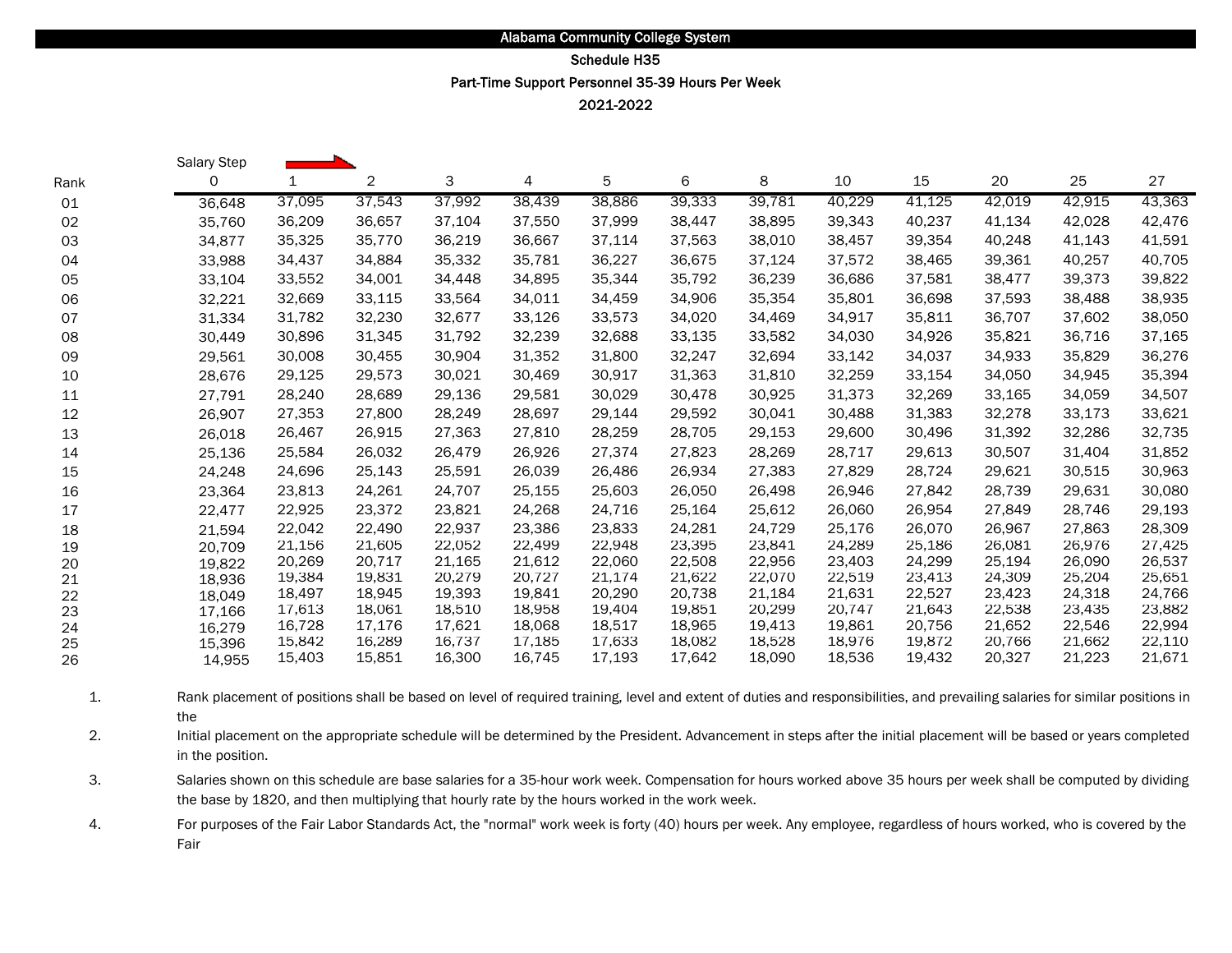

1. Initial placement on the schedule for prior experience will be determined by the Chancellor. Advancement in steps after the initial placement will be based on years

2. If Executive Director holds an earned doctorate from an accredited institution, add \$2,000 to salary.

3. Housing allowance of \$12,000 per year in addition to salary.

4. Expense allowance of \$200 per month In addition to salary.

5. The Chancellor may award an annual salary supplement not to exceed 10 percent of annual salary to recognize organizational complexity and performance.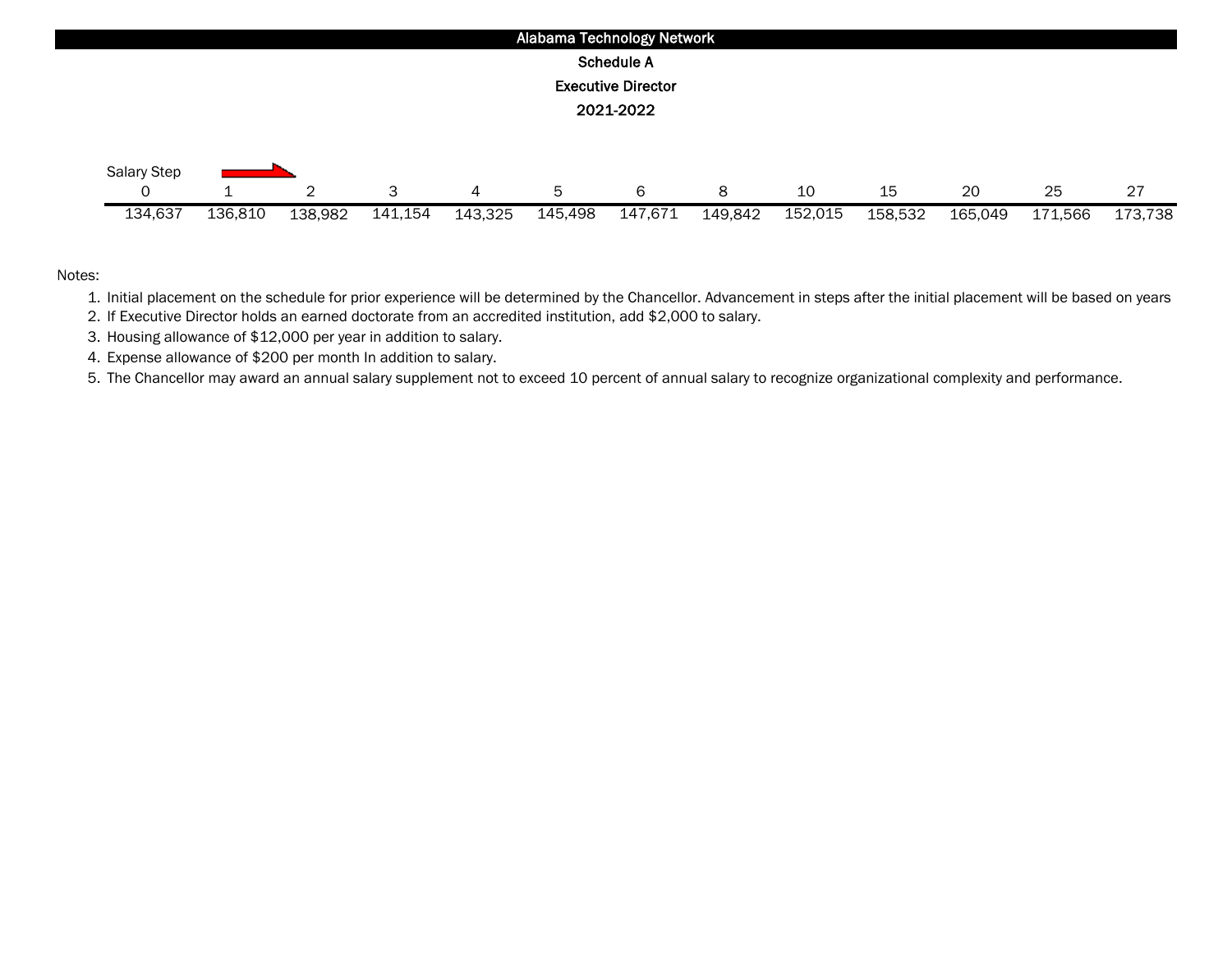|   |                    |        |        |        |         |                   | Alabama Technology Network |         |         |         |         |         |         |
|---|--------------------|--------|--------|--------|---------|-------------------|----------------------------|---------|---------|---------|---------|---------|---------|
|   |                    |        |        |        |         | <b>Schedule B</b> |                            |         |         |         |         |         |         |
|   |                    |        |        |        |         | <b>Director</b>   |                            |         |         |         |         |         |         |
|   |                    |        |        |        |         | 2021-2022         |                            |         |         |         |         |         |         |
|   |                    |        |        |        |         |                   |                            |         |         |         |         |         |         |
|   | <b>Salary Step</b> |        |        |        |         |                   |                            |         |         |         |         |         |         |
|   |                    |        | 2      | 3      | 4       | 5                 | 6                          | 8       | 10      | 15      | 20      | 25      | 27      |
| 1 | 92,891             | 94,858 | 96,826 | 98,794 | 100,761 | 102,729           | 104,695                    | 106,663 | 108,632 | 114,534 | 120,437 | 126,340 | 128,308 |
| 2 | 81,476             | 83,444 | 85,412 | 87,379 | 89,346  | 91,314            | 93,282                     | 95,250  | 97,217  | 103,120 | 109,023 | 114,925 | 116,894 |

1. Initial placement on the schedule at a Step higher than Step 0 must be approved by the Chancellor. Advancement in steps after the initial placement will be based

2. If person holds an earned doctorate from an accredited institution, add \$2,000 to salary.

3. If the Executive Director has designated a person paid from this schedule as being in charge in the Executive Director's absence, that person shall be paid an

4. ATN Center Directors hired after January 2005 shall be placed on Salary Schedule B-2.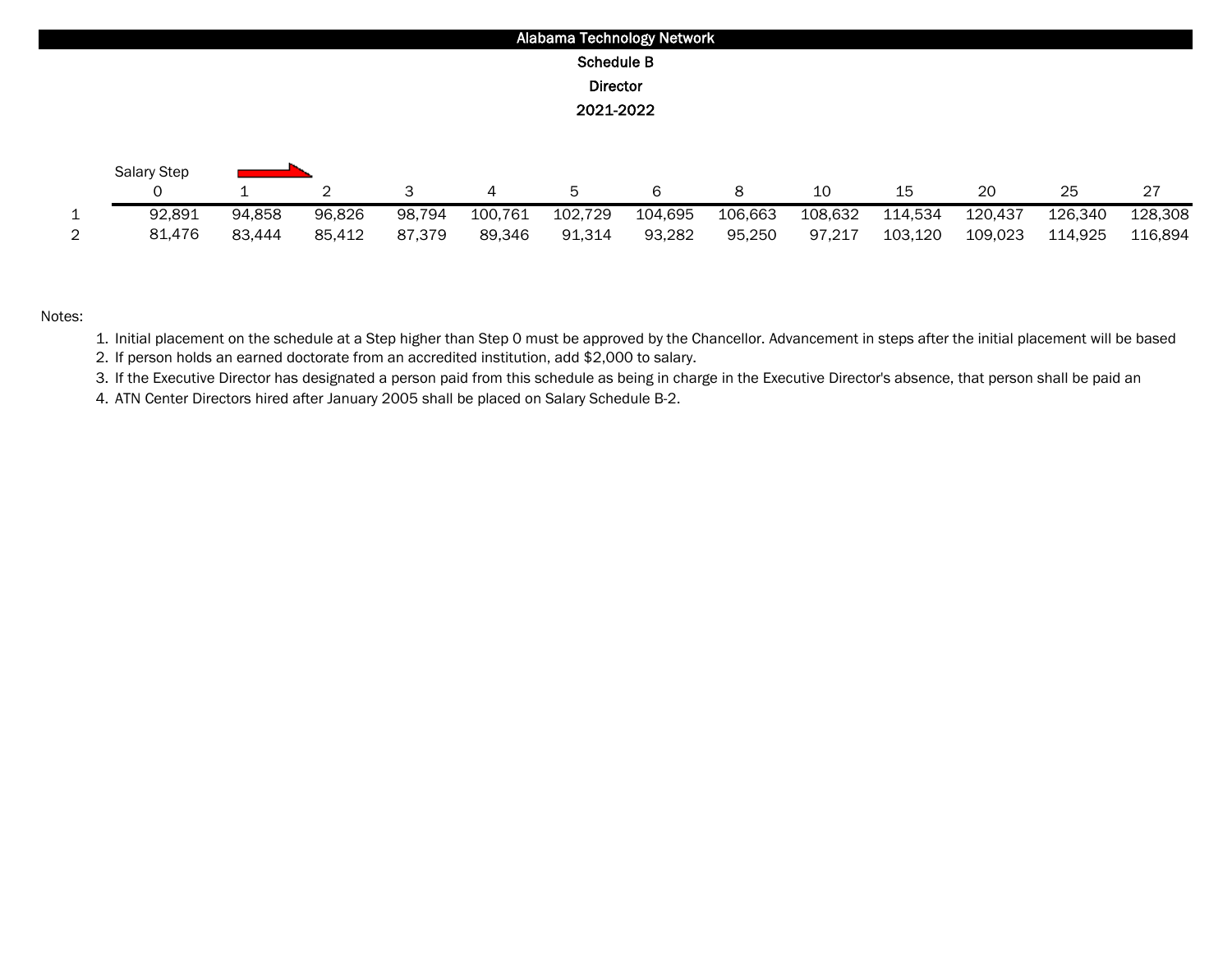# Alabama Technology Network Schedule T Technical & Professional Staff 2021-2022

|         | <b>Salary Step</b> |        |        |        |        |        |        |        |        |         |         |         |         |
|---------|--------------------|--------|--------|--------|--------|--------|--------|--------|--------|---------|---------|---------|---------|
|         |                    |        |        |        |        | Б.     |        |        | 10     | 15      | 20      | 25      | 27      |
| $T-1$   | 81.476             | 83,443 | 85.410 | 87,378 | 89,345 | 91,313 | 93,281 | 95,248 | 97,215 | 103,118 | 109.020 | 114,921 | 116,890 |
| $T-2$   | 71,426             | 73.392 | 75,362 | 77.328 | 79,295 | 81,261 | 83,230 | 85,199 | 87.165 | 93,067  | 98,971  | 104.871 | 106,839 |
| $T-3$   | 61.377             | 63.346 | 65,314 | 67.280 | 69,247 | 71.214 | 73,184 | 75,151 | 77.117 | 83,020  | 88.922  | 94.824  | 96,792  |
| $T - 4$ | 51,327             | 53.295 | 55,264 | 57.230 | 59,198 | 61,165 | 63,133 | 65.100 | 67,067 | 72,969  | 78,872  | 84.774  | 86.740  |

#### Notes:

1. Initial placement on the schedule at a step higher than Step O must be approved by the Chancellor. Advancement in steps after the initial placement will be based

2. Individuals will be placed on the appropriate schedule based upon their level of professional/technical responsibility with ATN.

3. If person holds an earned doctorate from an accredited institution, add \$2,000 to salary.